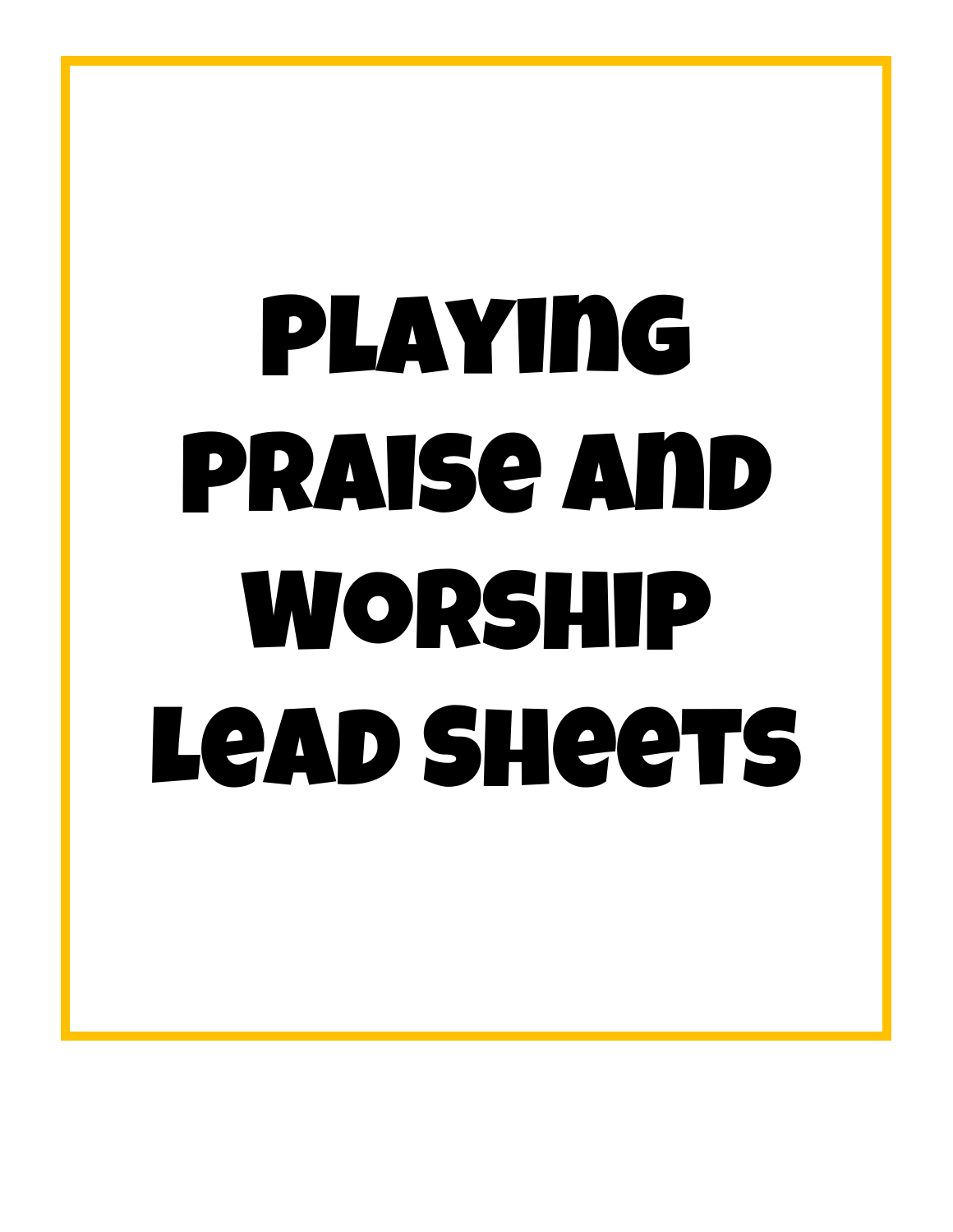# **C Major Chord Progressions**

|  |  |  | 1). $  : C / / /  F / /  $      |  |  |
|--|--|--|---------------------------------|--|--|
|  |  |  | 2). $  : C / / /   G / /   G  $ |  |  |
|  |  |  | 3). $  : C / / /  Am / /  $     |  |  |
|  |  |  | 4).   : F / / /   G / / / :     |  |  |
|  |  |  | 5). $  : Am / / /  F / /   /  $ |  |  |
|  |  |  | 6).   : Dm / / /   G / / / :    |  |  |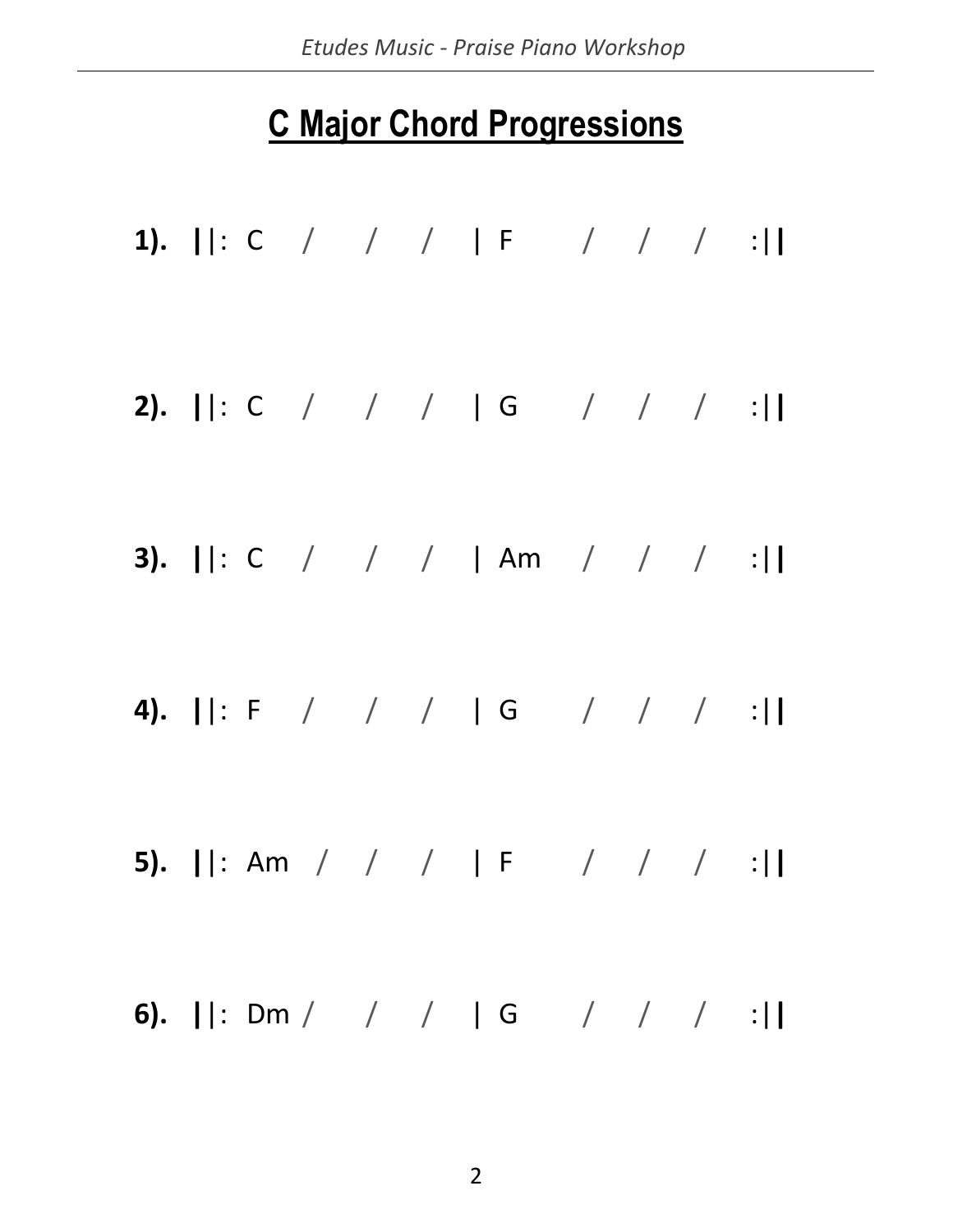#### **Amazing Grace**

 C C F C Amazing grace, how sweet the sound Am F G That saved a wretch like me C C F C I once was lost but now I'm found Dm G C Was blind, but now I see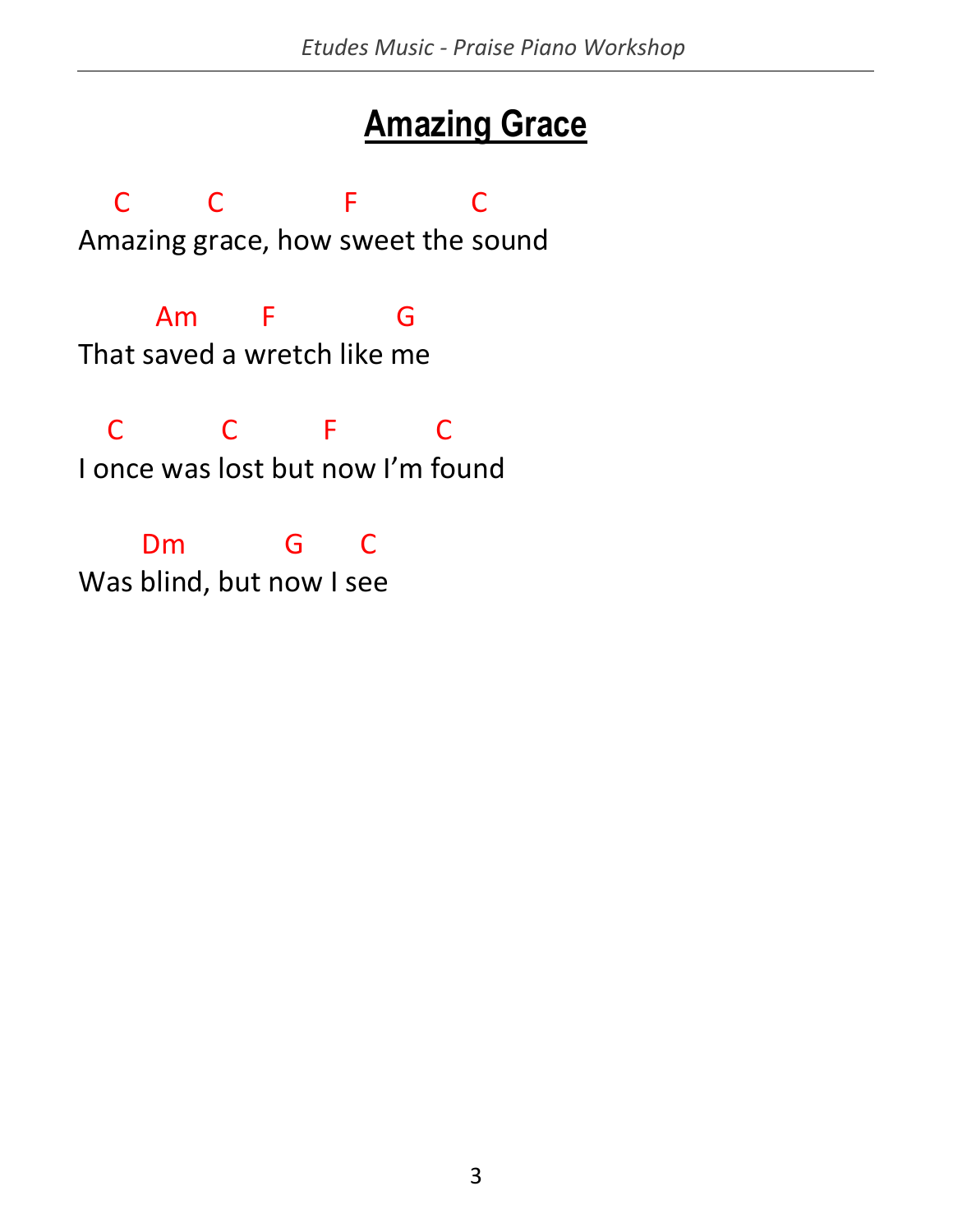Amazing Grace







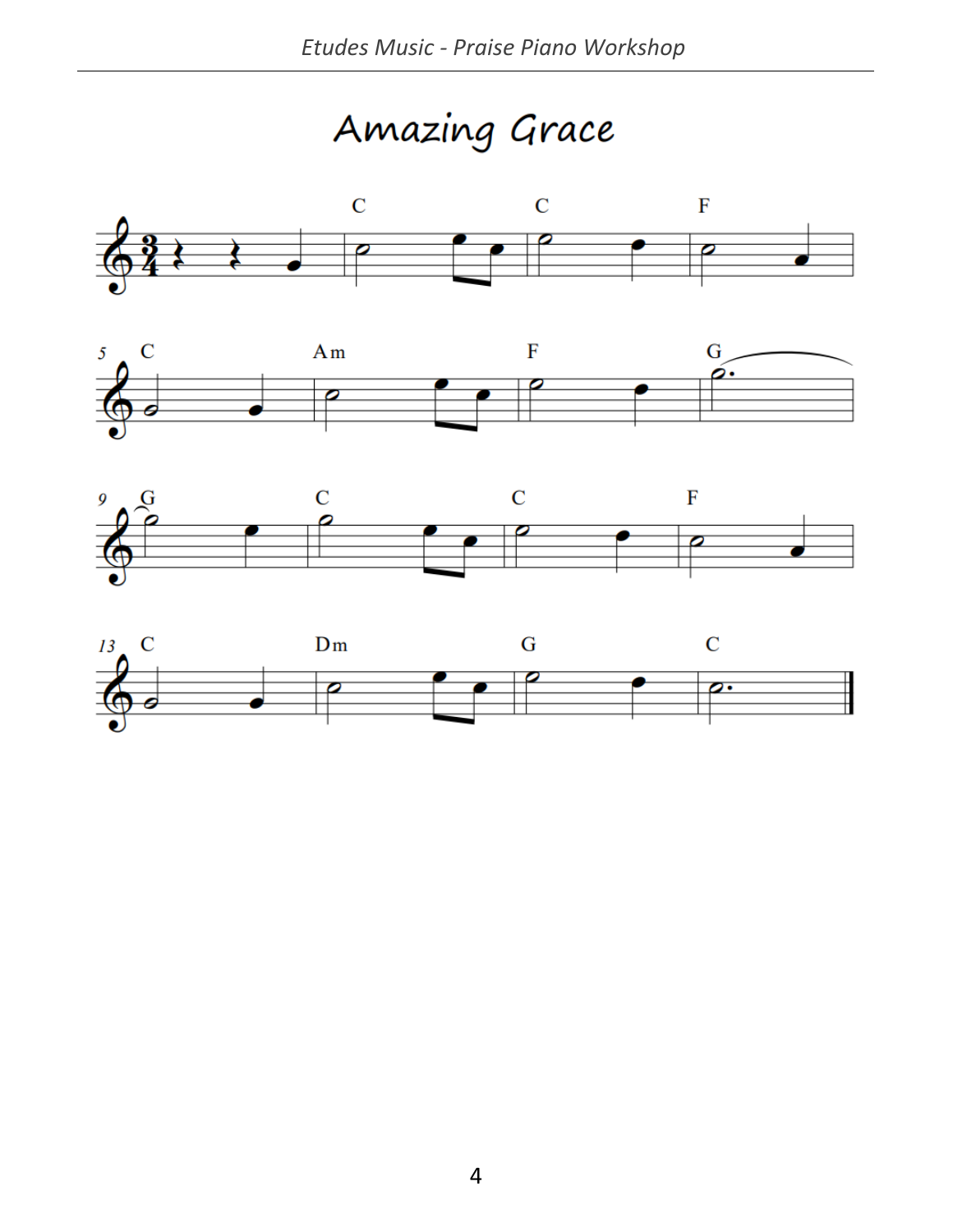### **Here I am To Worship (C)**

**C** C

Here I am to worship

**Grade Contract Grade Contract Grade** 

Here I am to bow down

 Am F Here I am to say that You're my God

 C You're altogether lovely

**Green Contracts** Altogether worthy

 Am F Altogether wonderful to me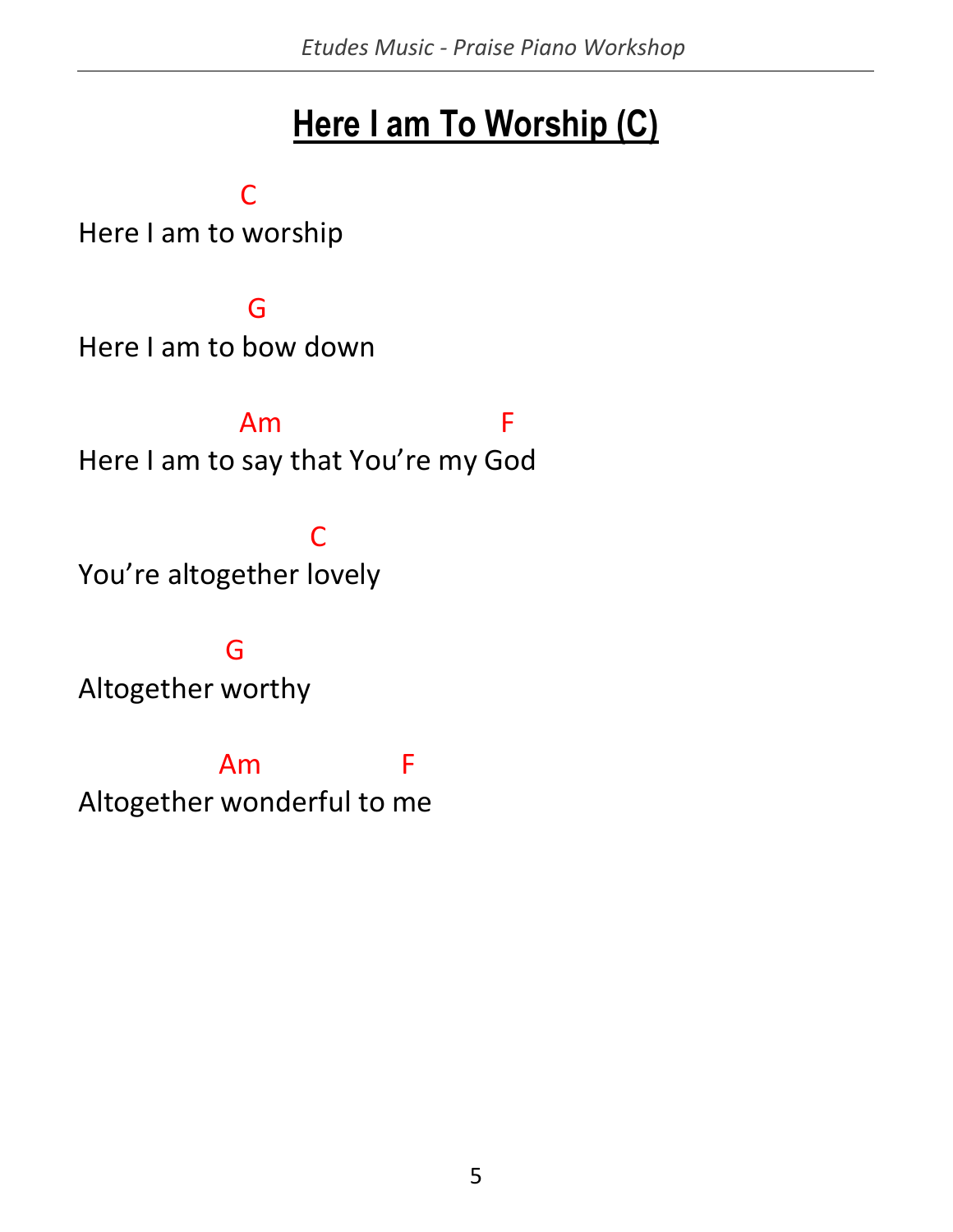Here I Am To Worship

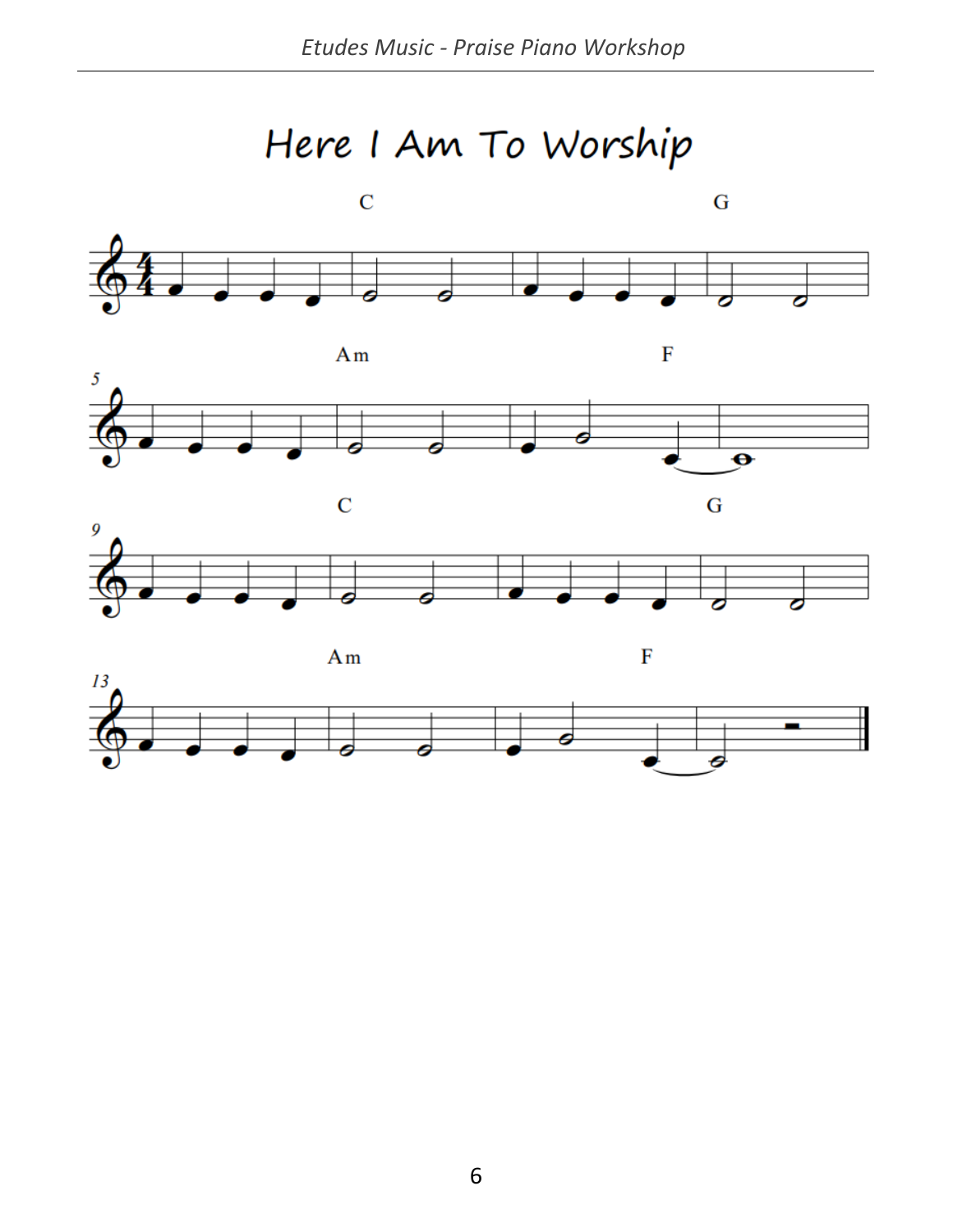# **Our God Is Greater (C)**

Am F Our God is greater, Our God is stronger

C G God You are higher than any other

Am

Our God is healer

F G G G Awesome in power, Our God, Our God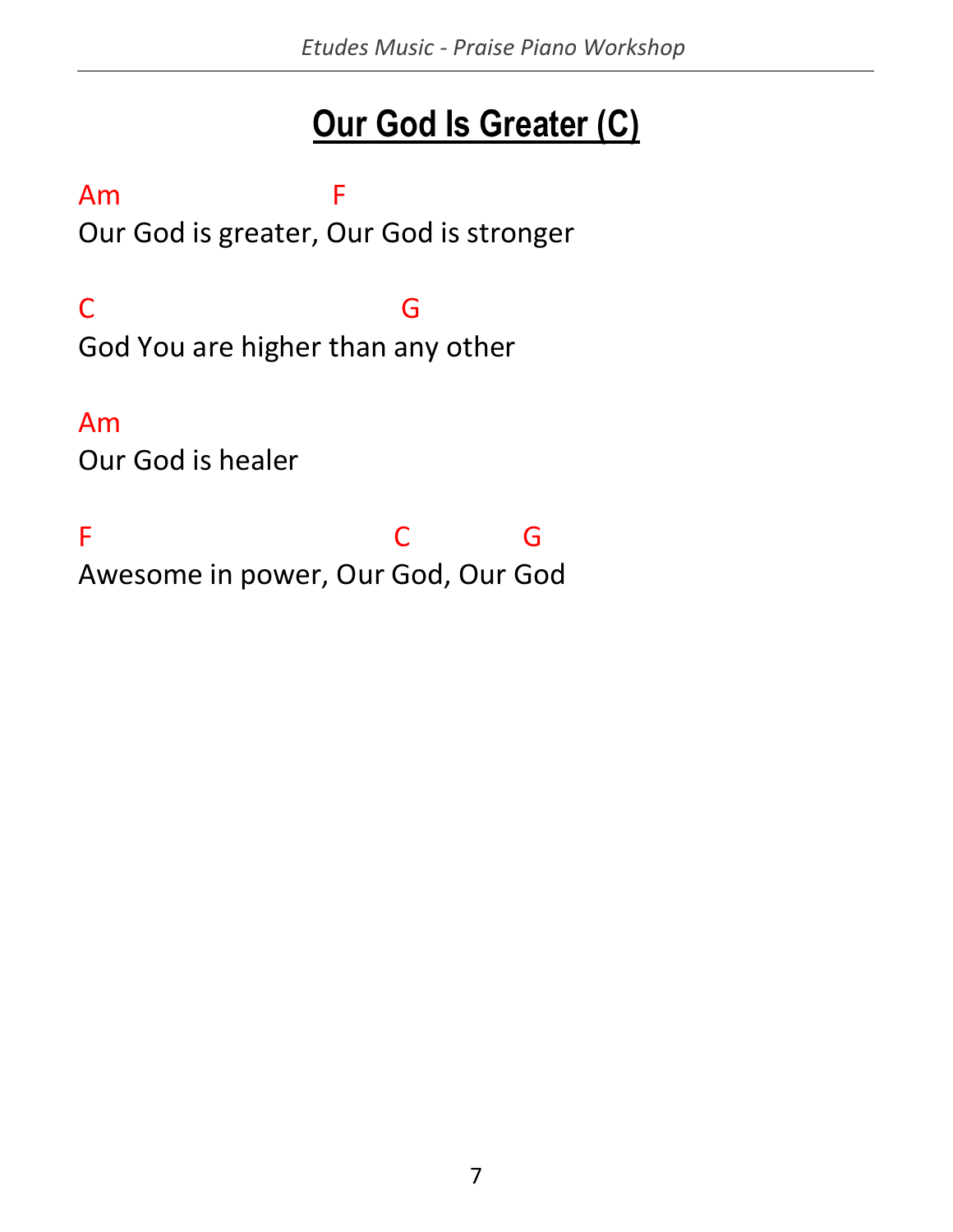Our God Is Greater







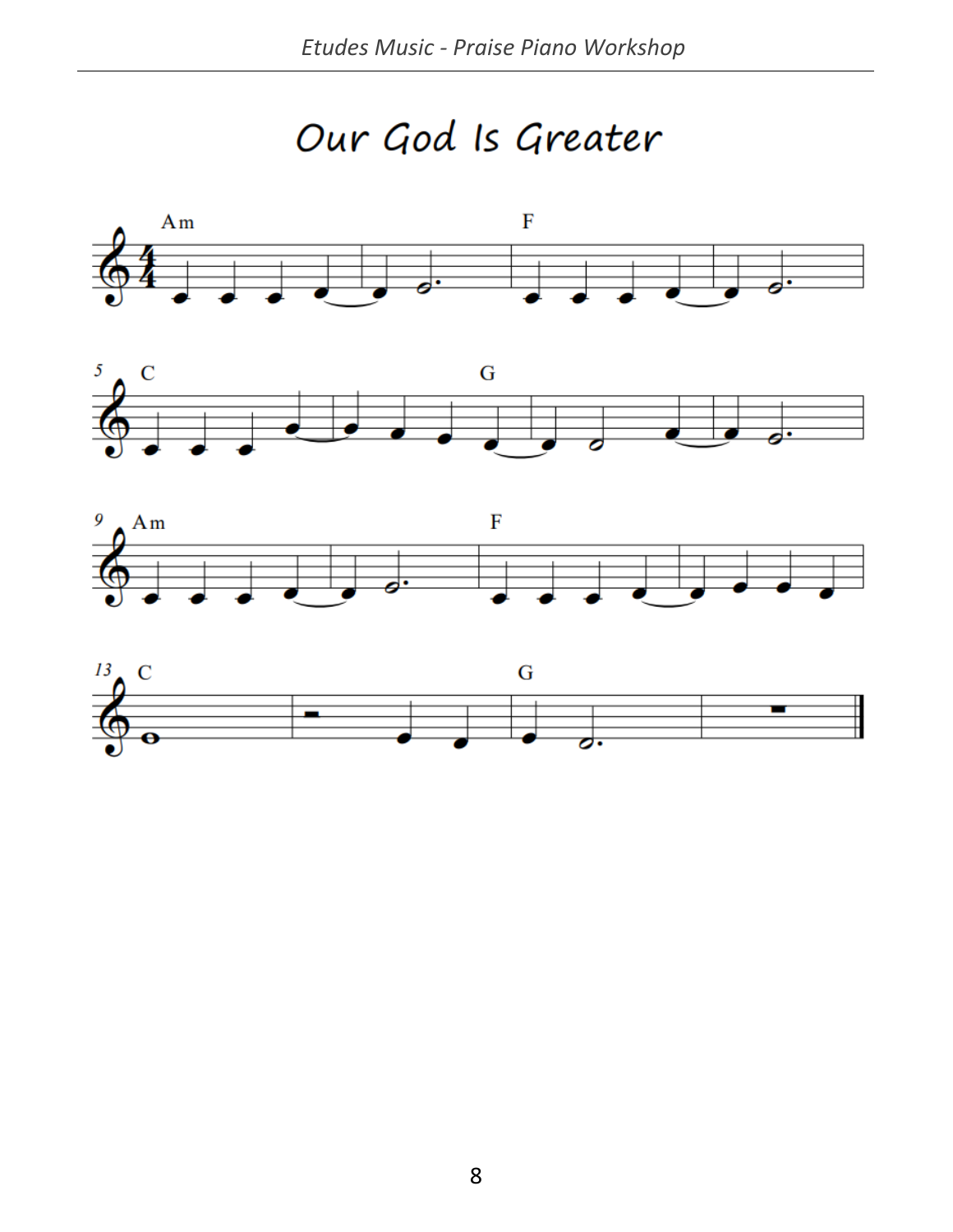# **10000 Reasons (C)**

F C G F Bless the Lord Oh my soul, Oh my soul

F C G Worship His Holy Name

 F C F G Am Sing like never before, Oh my soul

F G C Worship His Holy Name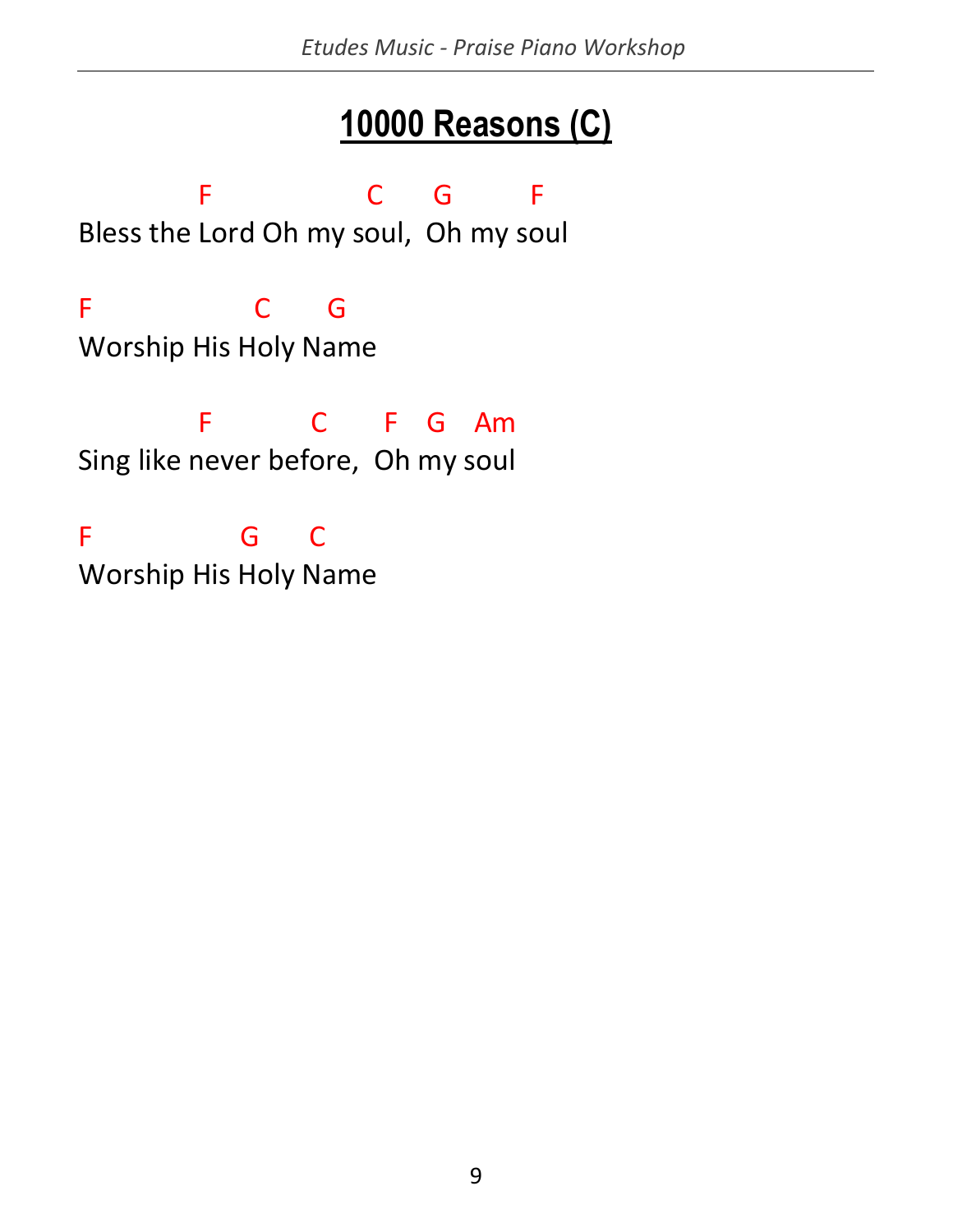10,000 Reasons







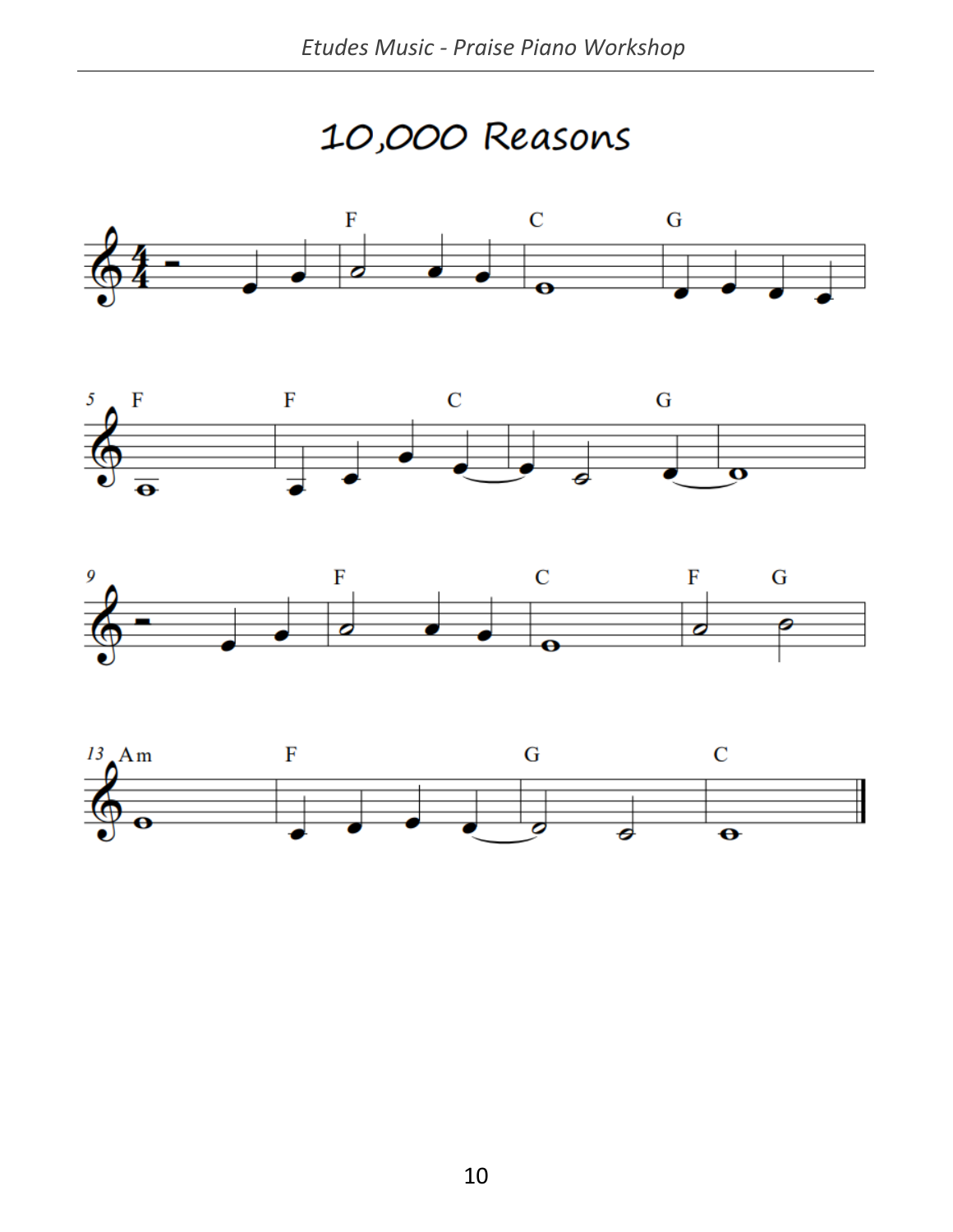### **How Great is our God (C)**

 C C How Great is our God, Sing with me

 Am Am How Great is our God, and all will see

**F** G How great, how great

**C** Is our God

How Great Is Our God

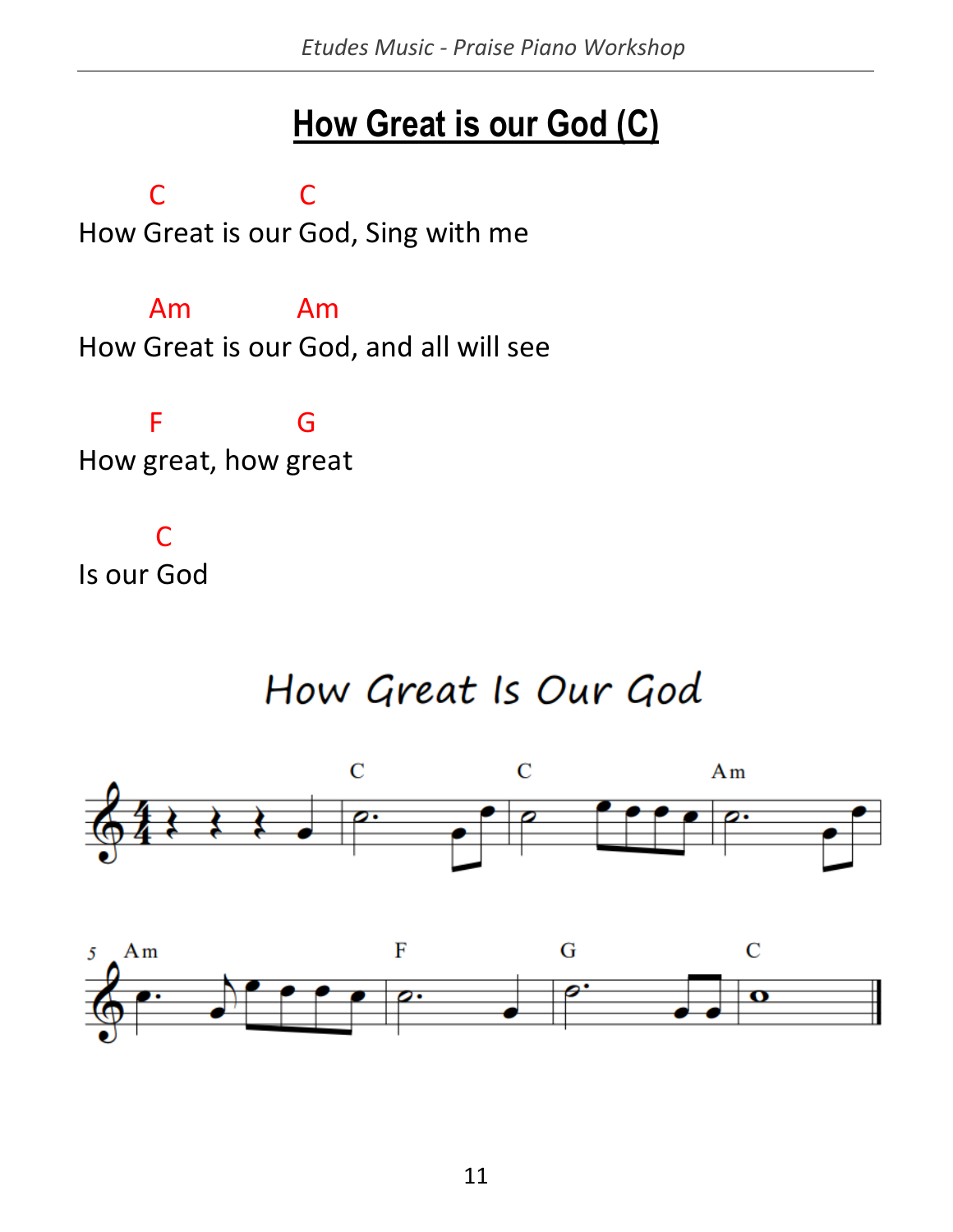#### Lead Sheet Patterns









© www.etudes-music.com